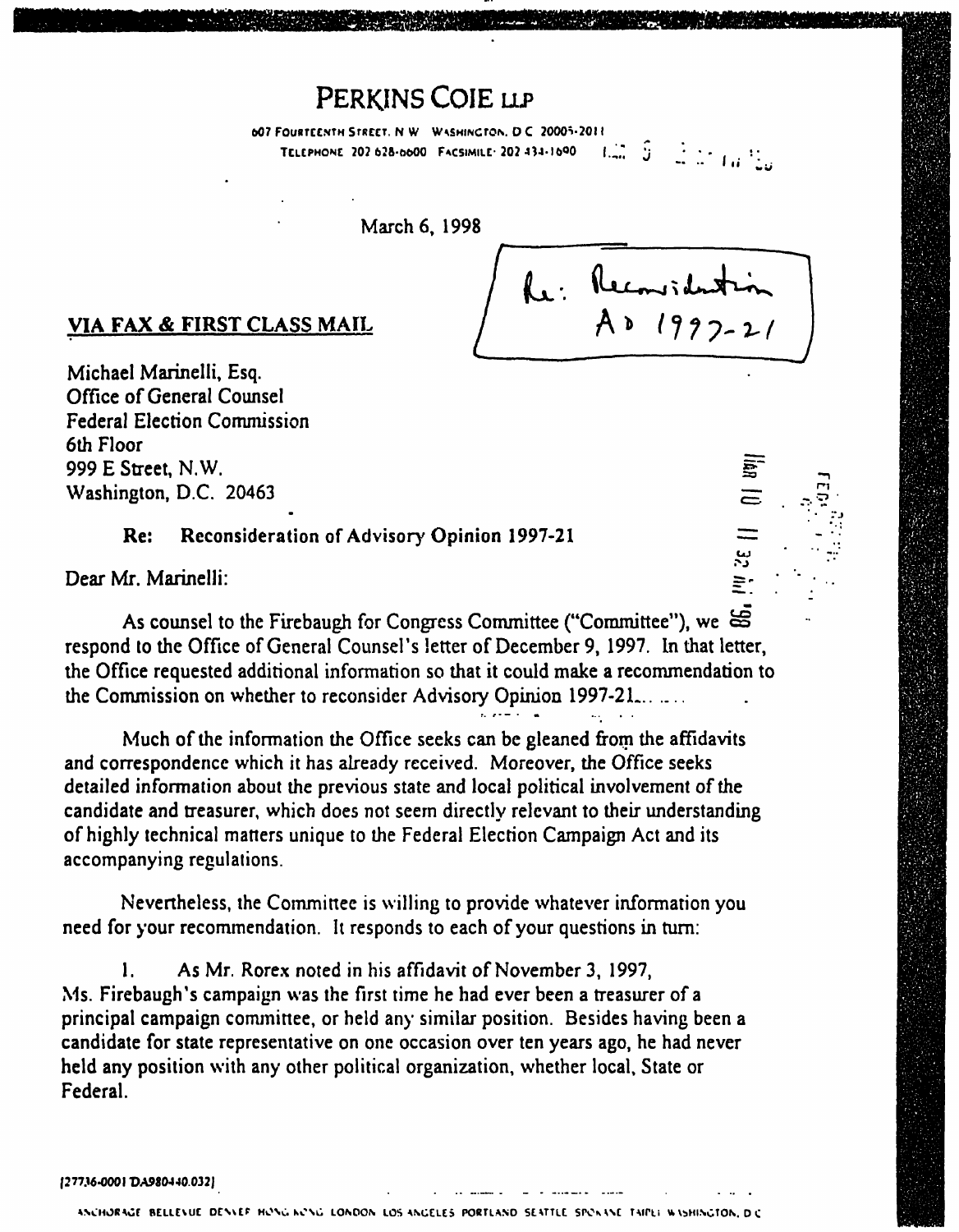Michael Marinelli, Esq. March 6, 1998 Page 2

2. As Ms. Firebaugh indicated in her affidavit of November 2, 1997, she had never previously been a candidate for Congress. She had never been a candidate for any other political office, Federal or otherwise. She had never held any position of authority in any other candidate's campaign organization.

3. As noted above and in the affidavits, with the sole exception of Mr. Rorex's one-time local candidacy, neither Mr. Rorex nor Ms. Firebaugh had previously run for office or held any position with any other campaign. Consequently, they had not previously retained the services of the media company that provided the refund in this case, nor had they employed any of the same individuals who had contact with the Committee as agents or employees of its media services company.

4. Finally, as Ms. Firebaugh and Mr. Rorex have both stated in sworn affidavits, they understood that the Committee would repay Ms. Firebaugh if possible, for the SI03,499.99 she paid the bank on November 20, 1996. Their understanding arose during the preparation and filing of the application for the Committee's June 25, 1996 loan. Both Ms. Firebaugh and Mr. Rorex then anticipated that if Ms. Firebaugh, the loan's guarantor, were forced to make any of the loan payments personally, the Committee would ultimately repay her.

We would observe that in its request for memos, notes, canceled checks, emails, and other documents unlikely to be exchanged between candidates and their treasurers during the heat of a campaign, the Office of General Counsel appears to suggest an alternative interpretation of events that is simply less logical than the one which the affidavits support. In the normal course of business, a loan guarantor who is forced to make payments on the borrower's behalf generally expects the borrower to repay her, if the capacity for repayment exists. There is nothing unusual about this expectation; in fact, any different expectation would be most unusual.